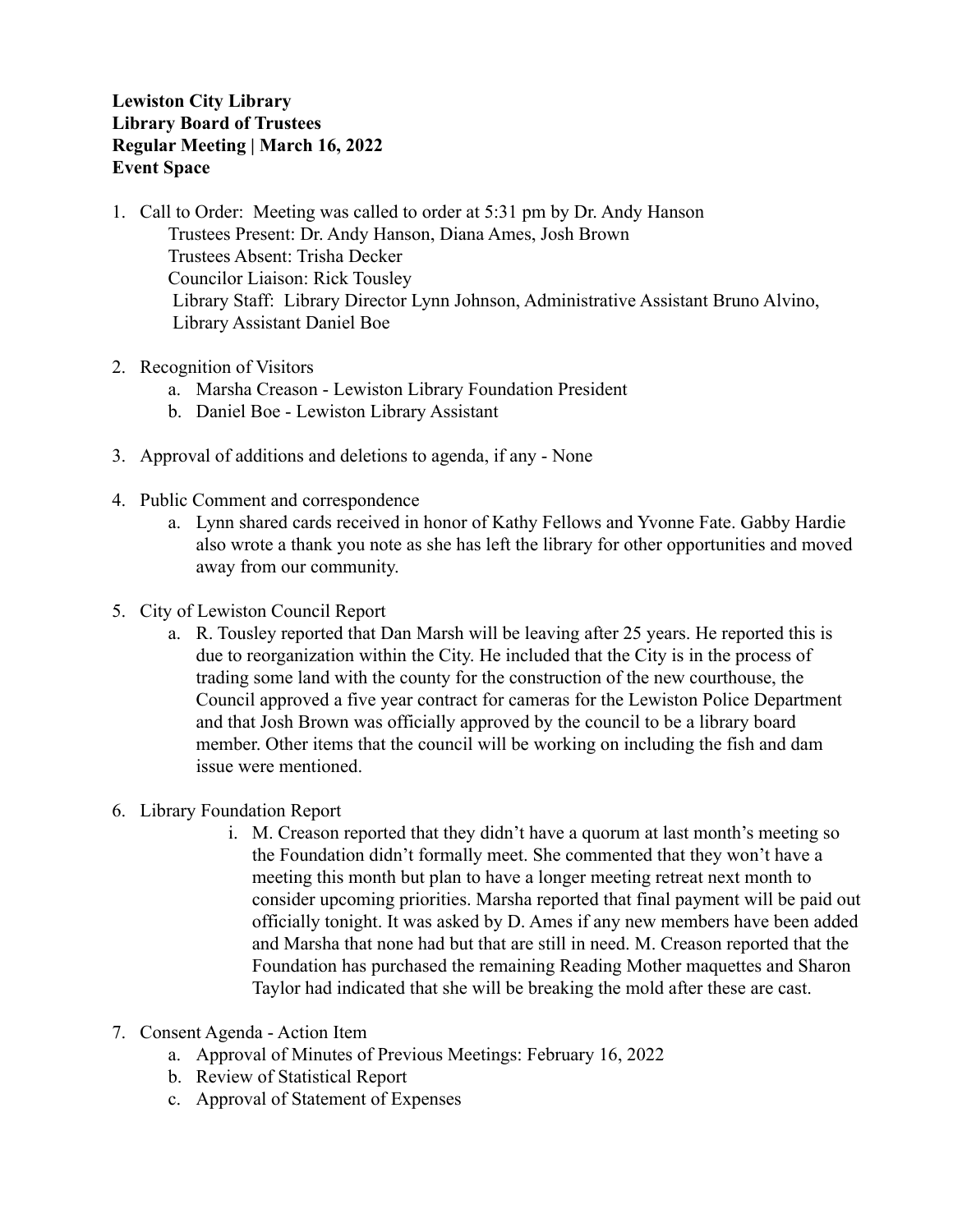- d. Diana Ames moved to approve the consent agenda items including the approval of minutes, statistical report, and the statement of expenses and Josh Brown seconded. All in favor. Motion passed.
- 8. Committee Reports
	- a. Diana Ames informed the board that she did not make the meeting and was not able to follow up with the committee. Director L. Johnson added the committee is planning to offer a children's art exhibition for early spring of 2023.
- 9. Director's Report
	- a. Introduction of Staff Member
		- i. Lynn Johnson introduced Daniel Boe, library assistant, to the Board. Daniel mentioned that he loves dealing with the variety of problems that arrive at the help desk. Dr. A. Hanson asked D. Boe what policies he would change at the library and he responded by stating that he felt all policies here are fair and in the interest of keeping the public and staff safe.
	- b. Digital Inclusion summit
		- i. Lynn reported that she attended the Digital Inclusion Summit, a two half day online event by the Idaho Commission for Libraries. She discussed funding that will be coming to our state from the federal legislation passed, goals of digital inclusion, who will be managing the planning process for Idaho and topics that she learned more about during the summit.
	- c. Staffing Update
		- i. L. Johnson reported that the library held interviews for the open library assistant positions. Two candidates were selected and offered the jobs. They have been accepted.
- 10. Unfinished Business
	- a. Request for Funds from Foundation for Rooftop Project Action Item
		- i. Diana Ames requested from the foundation to fund the rooftop project in the amount \$42,702.87 as a final payment and Josh Brown seconded. All in favor. Motion passed.
	- b. Approval of Moving Funds from Trust to Capital Cash Account Action Item
		- i. Diana Ames moved to approve moving the funds from the library trust account to the capital cash account for final payment and Josh Brown seconded. All in favor. Motion passed.
	- c. Approval of Rooftop Construction Project Expenses Action Item
		- i. Diana Ames moved to approve the rooftop construction project expenses in the total of \$42,702.87 as a final payment and Josh Brown seconded the motion. All in favor. Motion passed.
	- d. Fire Monitoring Contract Action Item
		- i. Diana Ames moved to approve the fire monitoring contract from Fisher Systems in the amount of \$1,100 and Josh Brown seconded. All in favor. Motion passed.
	- e. Best Practices Review Facilities
		- i. Lynn reviewed the facilities section of the Best Practices list with the board and discussed items that may still need to be improved.
	- f. Items Moved from Consent Agenda Action Item